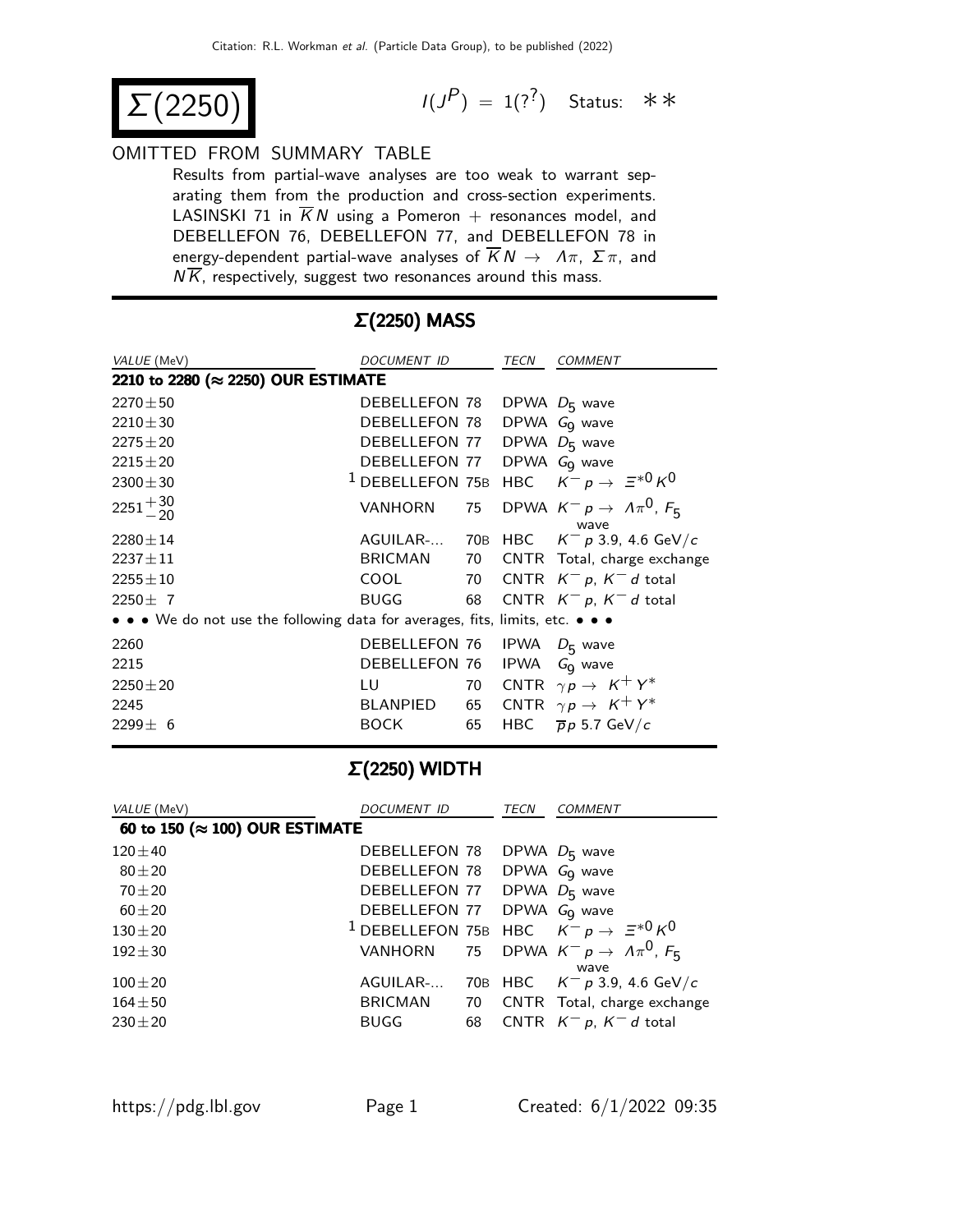|           | • • • We do not use the following data for averages, fits, limits, etc. • • • |                                        |  |                                                 |
|-----------|-------------------------------------------------------------------------------|----------------------------------------|--|-------------------------------------------------|
| 100       |                                                                               | DEBELLEFON 76 IPWA D <sub>5</sub> wave |  |                                                 |
| 140       |                                                                               | DEBELLEFON 76 IPWA Go wave             |  |                                                 |
| 170       |                                                                               |                                        |  | COOL 70 CNTR $K^- p$ , $K^- d$ total            |
| 125       |                                                                               |                                        |  | LU 70 CNTR $\gamma p \to K^+ Y^*$               |
| 150       |                                                                               |                                        |  | BLANPIED 65 CNTR $\gamma p \rightarrow K^+ Y^*$ |
| $21 + 17$ |                                                                               | BOCK                                   |  | 65 HBC $\overline{p}p$ 5.7 GeV/c                |

# Σ(2250) DECAY MODES

|            | Mode                         | Fraction $(\Gamma_i/\Gamma)$ |
|------------|------------------------------|------------------------------|
| $\Gamma_1$ | NK                           | ${<}10\%$                    |
| $\Gamma_2$ | $\varLambda\pi$              | seen                         |
| $\Gamma_3$ | $\sum \pi$                   | seen                         |
|            | $\Gamma_4$ $\equiv$ (1530) K |                              |

### Σ(2250) BRANCHING RATIOS

See "Sign conventions for resonance couplings" in the Note on  $\Lambda$  and  $\Sigma$ Resonances.

| $\Gamma(N\overline{K})/\Gamma_{\rm total}$                                                                                        |                                        |    |             |                                                        |
|-----------------------------------------------------------------------------------------------------------------------------------|----------------------------------------|----|-------------|--------------------------------------------------------|
| VALUE                                                                                                                             | DOCUMENT ID                            |    | TECN        | COMMENT                                                |
| <0.1 OUR ESTIMATE                                                                                                                 |                                        |    |             |                                                        |
| $0.08 \pm 0.02$                                                                                                                   | DEBELLEFON 78                          |    |             | DPWA $D_5$ wave                                        |
| $0.02 \pm 0.01$                                                                                                                   | DEBELLEFON 78                          |    |             | DPWA G <sub>q</sub> wave                               |
| $(J+\frac{1}{2})\times \Gamma(N\overline{K})/\Gamma_{\text{total}}$                                                               |                                        |    |             | $\Gamma_1/\Gamma$                                      |
| <i>VALUE</i>                                                                                                                      | <b>DOCUMENT ID</b>                     |    | TECN        | COMMENT                                                |
| • • • We do not use the following data for averages, fits, limits, etc. • • •                                                     |                                        |    |             |                                                        |
| $0.16 \pm 0.12$                                                                                                                   | <b>BRICMAN</b>                         | 70 |             | CNTR Total, charge exchange                            |
| 0.42                                                                                                                              | COOL                                   | 70 |             | CNTR $K^- p$ , $K^- d$ total                           |
| 0.47                                                                                                                              | <b>BUGG</b>                            | 68 | <b>CNTR</b> |                                                        |
| $(\Gamma_i \Gamma_f)^{\frac{1}{2}} / \Gamma_{\text{total}}$ in $N \overline{K} \rightarrow \Sigma (2250) \rightarrow \Lambda \pi$ |                                        |    |             | $(\Gamma_1 \Gamma_2)^{\frac{1}{2}} / \Gamma$           |
| <i>VALUE</i>                                                                                                                      | DOCUMENT ID                            |    | TECN        | <i>COMMENT</i>                                         |
| $-0.16 \pm 0.03$                                                                                                                  | VANHORN                                |    |             | 75 DPWA $K^- p \rightarrow A \pi^0$ , $F_R$<br>wave    |
| • • • We do not use the following data for averages, fits, limits, etc. • • •                                                     |                                        |    |             |                                                        |
| $+0.11$                                                                                                                           | DEBELLEFON 76 IPWA D <sub>5</sub> wave |    |             |                                                        |
| $-0.10$                                                                                                                           | DEBELLEFON 76                          |    |             | IPWA $GQ$ wave                                         |
| $-0.18$                                                                                                                           | BARBARO- 70                            |    |             | DPWA $K^- p \rightarrow \Lambda \pi^0$ , $G_0$<br>wave |